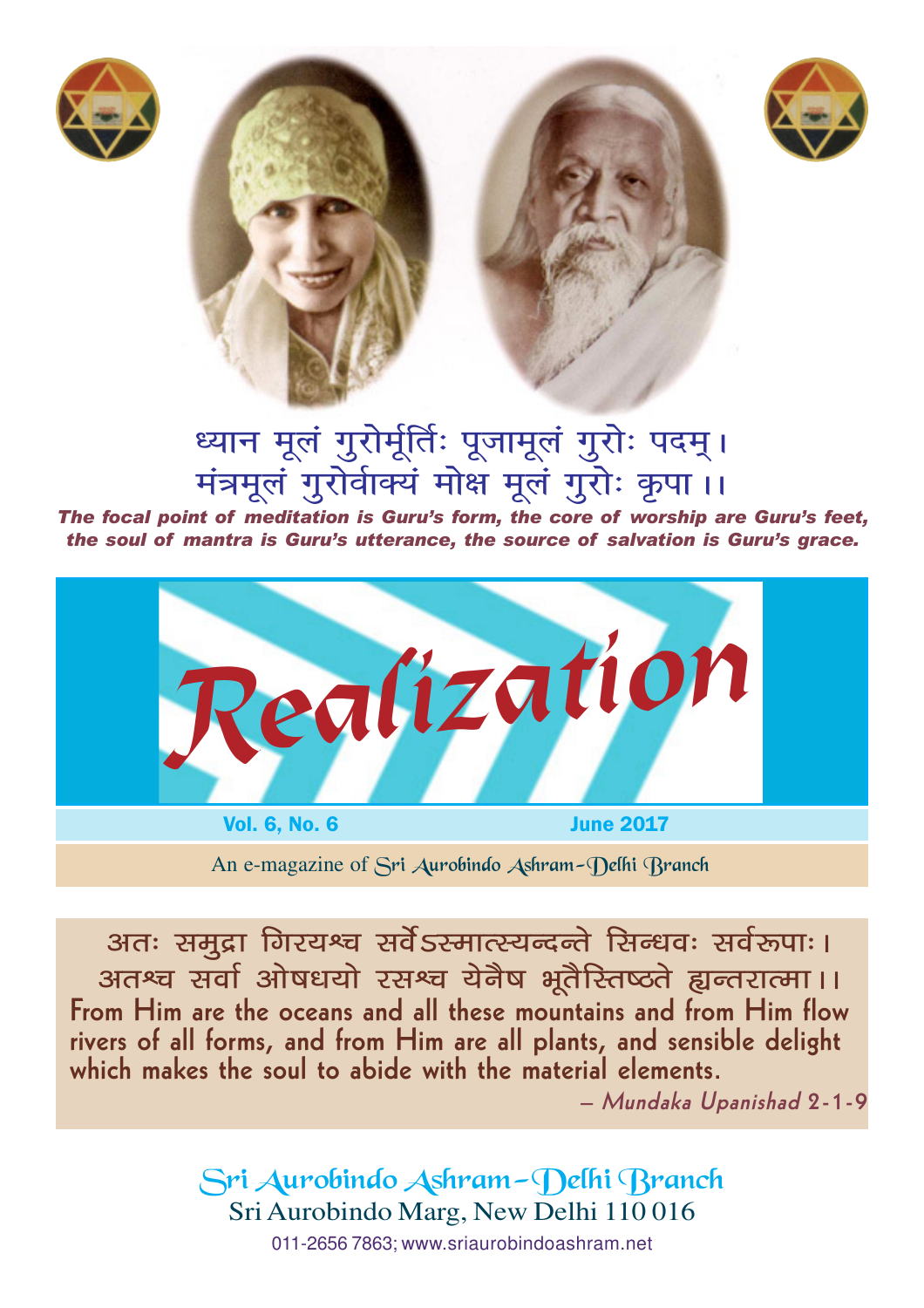# Ongoing & Forthcoming Events June 2017

### Meditation & Satsang venue : Meditation Hall

Monday – Saturday **7 – 7:30 pm** Collective Meditation Sunday Meditation & Discourses 10:00 – 11:30 am June 04 Receptivity (Based on The Great Adventure, pp 136-38) Dr. Ramesh Bijlani Musical offering **Dr. Maitreyee Karak** June 11 Delightful Lightness (Based on *Prayers & Meditations*, 17-8-1913) Dr. Mithu Pal Musical offering **Dr. Mithu Palmack Community** Dr. Mithu Palmack Community Dr. Mithu Palmack Community Dr. Mithu Palmack Community Dr. Mithu Palmack Community Dr. Mithu Palmack Community Dr. Mithu Palmack Community Dr. Mit June 18 ''The Kingdom Within' – A sonnet by Sri Aurobindo Shri Prashant Khanna Musical offering Dr. Sangeeta Trehan June 25 Nachiketa - The Ideal Student Mr. Udhav Sureka Musical offering Musical offering Ms. Lin Thoi masical offering<br>Sundays : 04, 11, 25 11:30 am–12:30 pm Savitri Shri Prashant Khanna Thursdays, 01, 08, 15, 22, 29 11:30 am–12:30 pm Bhagvad Gita Shri Prashant Khanna June 03 6:30 pm *Bhajan Sandhya* Dhriti, Niladri, Matri, Shubhayo, Shreerup, Udoyan

(Guided by: Dr. Mithu Pal)

Contact: 011-2656 7863; 2651 7426; <contact@aurobindoonline.in>

# 2017 Camps in the Kumaon Himalayas

### Venue: Madhuban, Talla Ramgarh

| <b>June 04-09</b> | <b>Morpheus</b>             |                | <b>Sameer Guglani</b>      |
|-------------------|-----------------------------|----------------|----------------------------|
| <b>June 07-13</b> | <b>Clean Mind Programme</b> | English/Hindi  | <b>Dr. Surinder Katoch</b> |
| <b>June 14-20</b> | Kriya Yoga Retreat          | <b>English</b> | Per H. Vibe                |

#### Venue: Van Niwas, Nainital Study Camps

| <b>June 03-09</b>      | Ayurveda/Vision of our seers-how to live happily | <b>Hindi</b>                    | Dr. Katoch/Acharya Navneet  |
|------------------------|--------------------------------------------------|---------------------------------|-----------------------------|
| <b>June 10-16</b>      | Parampara, adhunikta aur arvind yog              | <b>Hindi</b>                    | <b>Dr. Bharat Gupt</b>      |
| <b>June 17-23</b>      | Das bodh based on Sri Aurobindo                  |                                 | <b>Sh. Sunil Chincolkar</b> |
| <b>June 24-27</b>      | <b>The Agenda of Life</b>                        |                                 | <b>Dr. Ramesh Bijlani</b>   |
| <b>June 28-July 02</b> | <b>Spiritual Retreat/Art of Living</b>           | Hindi/English                   | Pooja Arora                 |
|                        | <b>Youth Camps</b>                               |                                 |                             |
| <b>June 01-04</b>      | <b>Youth Camp</b>                                | Arsh Kanyagurukul, Najibabad    |                             |
| <b>June 05-11</b>      | <b>Youth Camp</b>                                | Sri Aurobindo College, Ludhiana |                             |
| <b>June 12-20</b>      | <b>Youth Camp</b>                                | Sri Aurobindo College, Ludhiana |                             |
| <b>June 22-28</b>      | <b>Youth Camp</b>                                | <b>Arya Vidya Mandir</b>        |                             |
|                        |                                                  |                                 |                             |

Contact: 011-2656 7863; 2652 4810;  $\leq$ aurocamps@aurobindoonline.in $>$ 

# Matri Kala Mandir

NOTE : NO CLASSES IN JUNE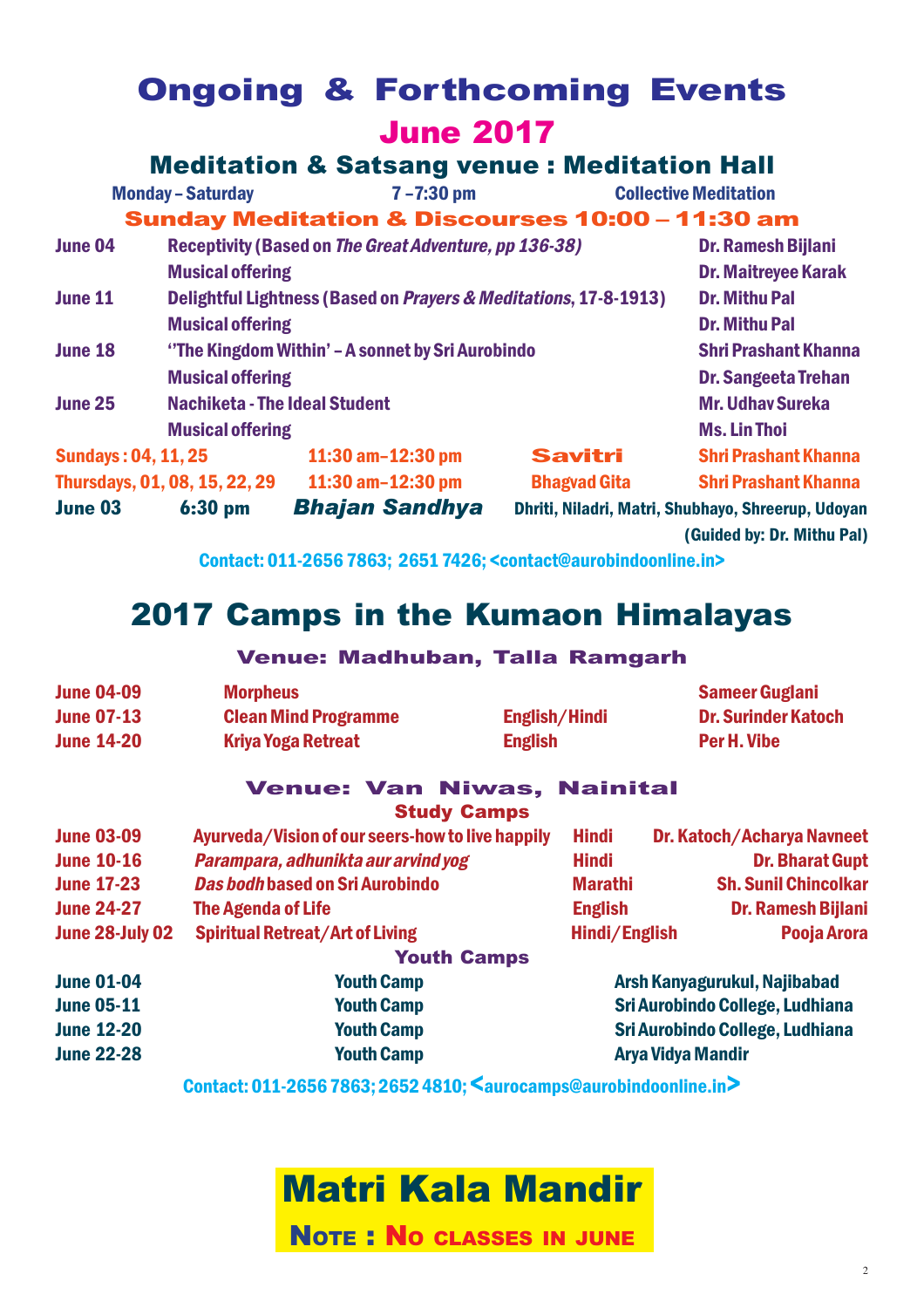## The Mother's Integral Health Centre Activities

(Phone 011-2685 8563, Seema 88005 52685, Mrs. Bhatia: 93122 65447 ; <tmihc2000@yahoo.co.in> General O.P.D. Daily 8:30–9:30 am 2:30–3:30 pm

Speciality Clinics – By Appointment Only

**Off in June 19th Accupressure Contract Ave Ave Accupressure Contract Ave Avurveda** Mon to Fri Clinical Psychology Mon to Sat (11am-1pm) Physiotherapy Mon to Sat Mind Body Medicine Mon/Fri Monto Sat Homeopathy Tue **Tue/Thu/Sat** Naturopathy Thursday **Ophthalmology (Eye)** Tue/Thu Dental Wed/Thu General Surgery – Tuesday – 9 am Psychiatry Tue/Thu Gynaecology Telepsychiatry available on SKYPE (tmihc2000) Sat ENT (Ear, Nose, Throat)

### Mon-Fri 9 – 11 am Eye Exercise With Prior Appointment

Contact: 011-2685 8563; Madhu 92683 84794

Integrated Health Services : Tailor-made packages of 4 hrs./day (Tu/Th/Sa) Includes: Ayurveda, Naturopathy, Yogasana, Pranayama, Accupressure, Eye Exercise, Integral Health Consultation

> Sundays **8** am **Havan** NOTE : NO YOGASANA CLASSES IN JUNE

## Ongoing Classes venue: The Mother's Integral Health Centre Rm 15J

| <b>Monday</b>                | $2:30 - 3:30$ pm | Vivekachoodamani            | <b>Dr. Tarun Baveja</b> |
|------------------------------|------------------|-----------------------------|-------------------------|
| Wed/Fri                      | $2:30 - 3:30$ pm | Chhandogya Upanishad        | <b>Dr. Tarun Baveja</b> |
| <b>Saturday (Except 8th)</b> | $3:00-4:00$ pm   | <b>Bhagyad Gita Sadhana</b> | <b>Dr. Tarun Baveja</b> |

### Note: These classes are also available on SKYPE (tmihc2000)

Contact: 011-2685 8563; Aradhana <aradhana.archer@gmail.com>

## 2017 – Year of the Mind

Clean Mind Programme

**At Delhi Ashram Health Centre; From Jan 2017 every Sunday; Time: 9am to 1pm**

Workshops on Traditional & Non-Traditional Practices to enhance Mental Enrichment; Psychiatric Services especially for Teenagers Physical culture – Yoga/Exercise/Games; Chanting; Shramdan; Contentment Scoring

**Outreach activities started : Rishikesh (Uttarakhand); Dhankot & Gurugram (Haryana); Govt. School (NCT of Delhi)**

**Planning in process for : Ramgarh/Nainital (Uttarakhand); Chandigarh; Odisha; Ma Mandir (M.P.)**

For information and registration contact: 011 2685 8563; <tmihc2000@yahoo.co.in>

**June 2017: Schedule of Talks**

| <b>June 04</b> | <b>Be A Good Employee</b> | <b>Mr. Mukesh Batra</b>  |
|----------------|---------------------------|--------------------------|
| <b>June 11</b> | <b>Gayatri Mantra</b>     | <b>Dr. Shardha Batra</b> |
| <b>June 18</b> | <b>Optimism and Hope</b>  | Dr. Urvashi              |
| June 25        | <b>Ashtang Yoga</b>       | <b>Mr. S. Katoch</b>     |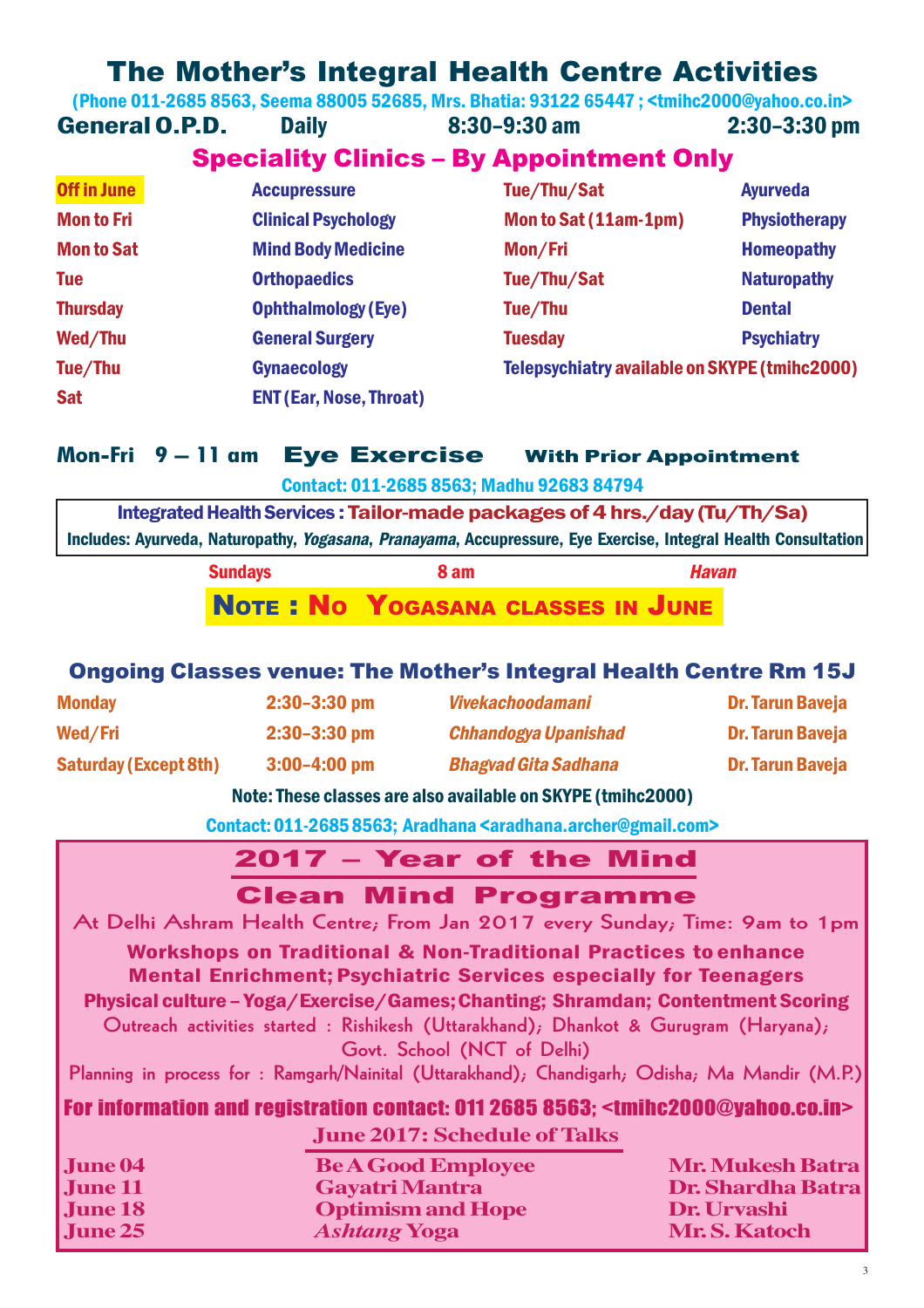# Integral Yoga (6)

In the process of this change [a conversion of the whole being] there must be by the very necessity of the effort two stages of its working. First, there will be the personal endeavour of the human being, as soon as he becomes aware by his soul, mind, heart of this divine possibility and turns towards it as the true object of life, to prepare himself for it and to get rid of all in him that belongs to a lower working, of all that stands in the way of his opening to the spiritual truth and its power, so as to possess by this liberation his spiritual being and turn all his natural movements into free means of its self-expression. It is by this turn that the self-conscious Yoga aware of its aim begins: there is a new awakening and an upward change of the life motive. So long as there is only an intellectual, ethical and other self-training for the now normal purposes of life which does not travel beyond the ordinary circle of working of mind, life and body, we are still only in the obscure and yet unillumined preparatory Yoga of Nature; we are still in pursuit of only an ordinary human perfection. A spiritual desire of the Divine and of the divine perfection, of a unity with him in all our being and a spiritual perfection in all our nature, is the effective sign of this change, the precursory power of a great integral conversion of our being and living.

By personal effort a precursory change, a preliminary conversion can be effected; it amounts to a greater or less spiritualising of our mental motives, our character and temperament, and a mastery, stilling or changed action of the vital and physical life. This converted subjectivity can be made the base of some communion or unity of the soul in mind with the Divine and some partial reflection of the divine nature in the mentality of the human being. That is as far as man can go by his unaided or indirectly aided effort, because that is an effort of mind and mind cannot climb beyond itself permanently: at most it arises to a spiritualised and idealised mentality. If it shoots up beyond that border, it loses hold of itself, loses hold of life, and arrives either at a trance of absorption or a passivity. A greater perfection can only be arrived at by a higher power entering in and taking up the whole action of the being. The second stage of this Yoga will therefore be a persistent giving up of all the action of the nature into the hands of this greater Power, a substitution of its influence, possession and working for the personal effort, until the Divine to whom we aspire becomes the direct master of the Yoga and effects the entire spiritual and ideal conversion of the being.

This double character of our Yoga raises it beyond the mundane ideal of perfection, while at the same time it goes too beyond the loftier, intenser, but much narrower religious formula. The mundane ideal regards man always as a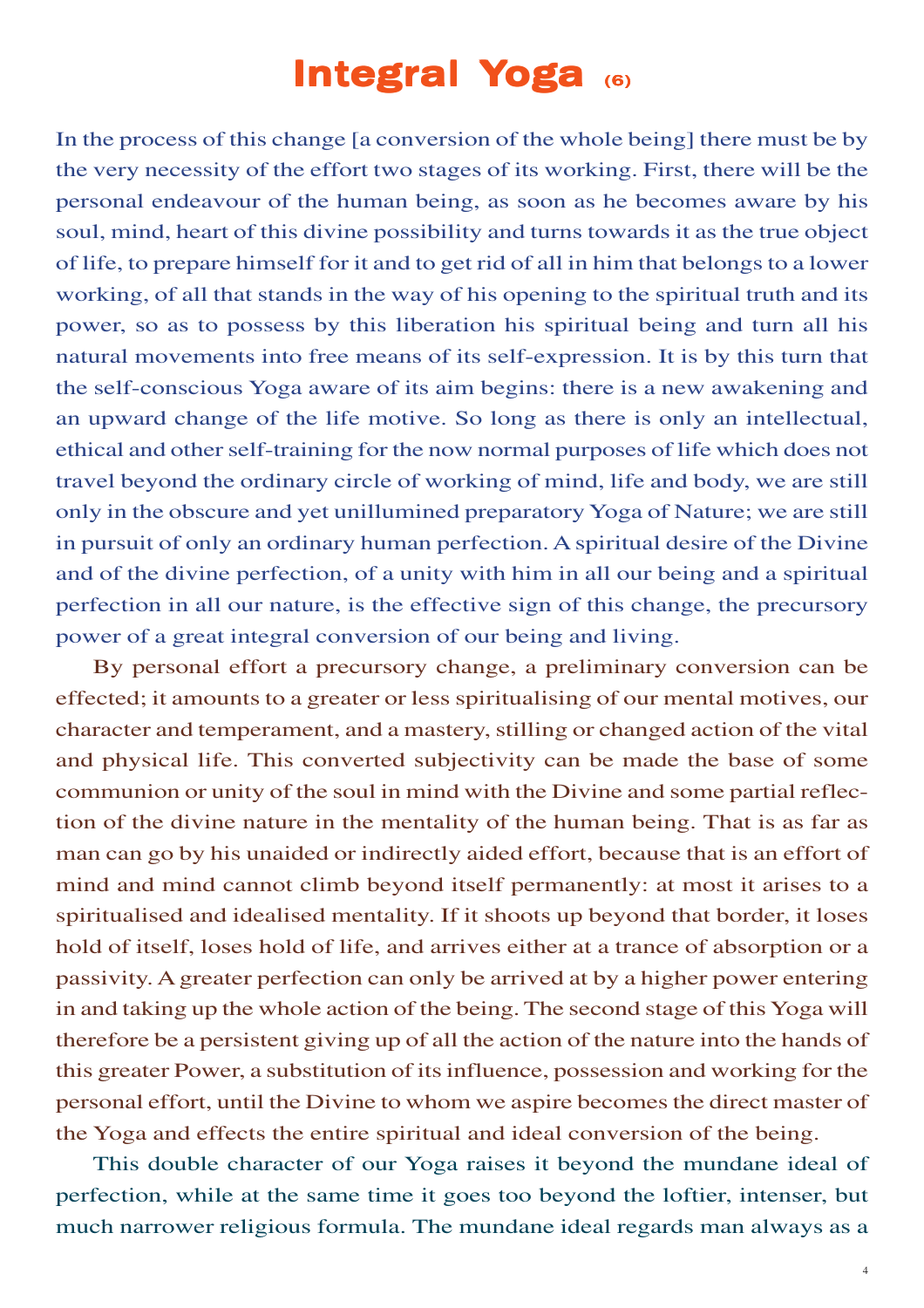mental, vital and physical being and it aims at a human perfection well within these limits, a perfection of mind, life and body, an expansion and refinement of the intellect and knowledge, of the will and power, of ethical character, aim and conduct, of aesthetic sensibility and creativeness, of emotional balanced poise and enjoyment, of vital and physical soundness, regulated action and just efficiency. It is a wide and full aim, but yet not sufficiently full and wide, because it ignores that other greater element of our being which the mind vaguely conceives as the spiritual element and leaves it either undeveloped or insufficiently satisfied as merely some high occasional or added derivatory experience, the result of the action of mind in its exceptional aspects or dependent upon mind for its presence and persistence. It can become a high aim when it seeks to develop the loftier and the larger reaches of our mentality, but yet not sufficiently high, because it does not aspire beyond mind to that of which our purest reason, our brightest mental intuition, our deepest mental sense and feeling, strongest mental will and power or ideal aim and purpose are only pale radiations. Its aim besides is limited to a terrestrial perfection of the normal human life.

A Yoga of integral perfection regards man as a divine spiritual being involved in mind, life and body; it aims therefore at a liberation and a perfection of his divine nature. It seeks to make an inner living in the perfectly developed spiritual being his constant intrinsic living and the spiritualised action of mind, life and body only its outward human expression. In order that this spiritual being may not be something vague and indefinable or else but imperfectly realised and dependent on the mental support and the mental limitations, it seeks to go beyond mind to the supramental knowledge, will, sense, feeling, intuition, dynamic initiation of vital and physical action, all that makes the native working of the spiritual being. It accepts human life, but takes account of the large supraterrestrial action behind the earthly material living, and it joins itself to the divine Being from whom the supreme origination of all these partial and lower states proceeds so that the whole of life may become aware of its divine source and feel in each action of knowledge, of will, of feeling, sense and body the divine originating impulse. It rejects nothing that is essential in the mundane aim, but enlarges it, finds and lives in its greater and its truer meaning now hidden from it, transfigures it from a limited, earthly and mortal thing to a figure of infinite, divine and immortal values.

– *Sri Aurobindo*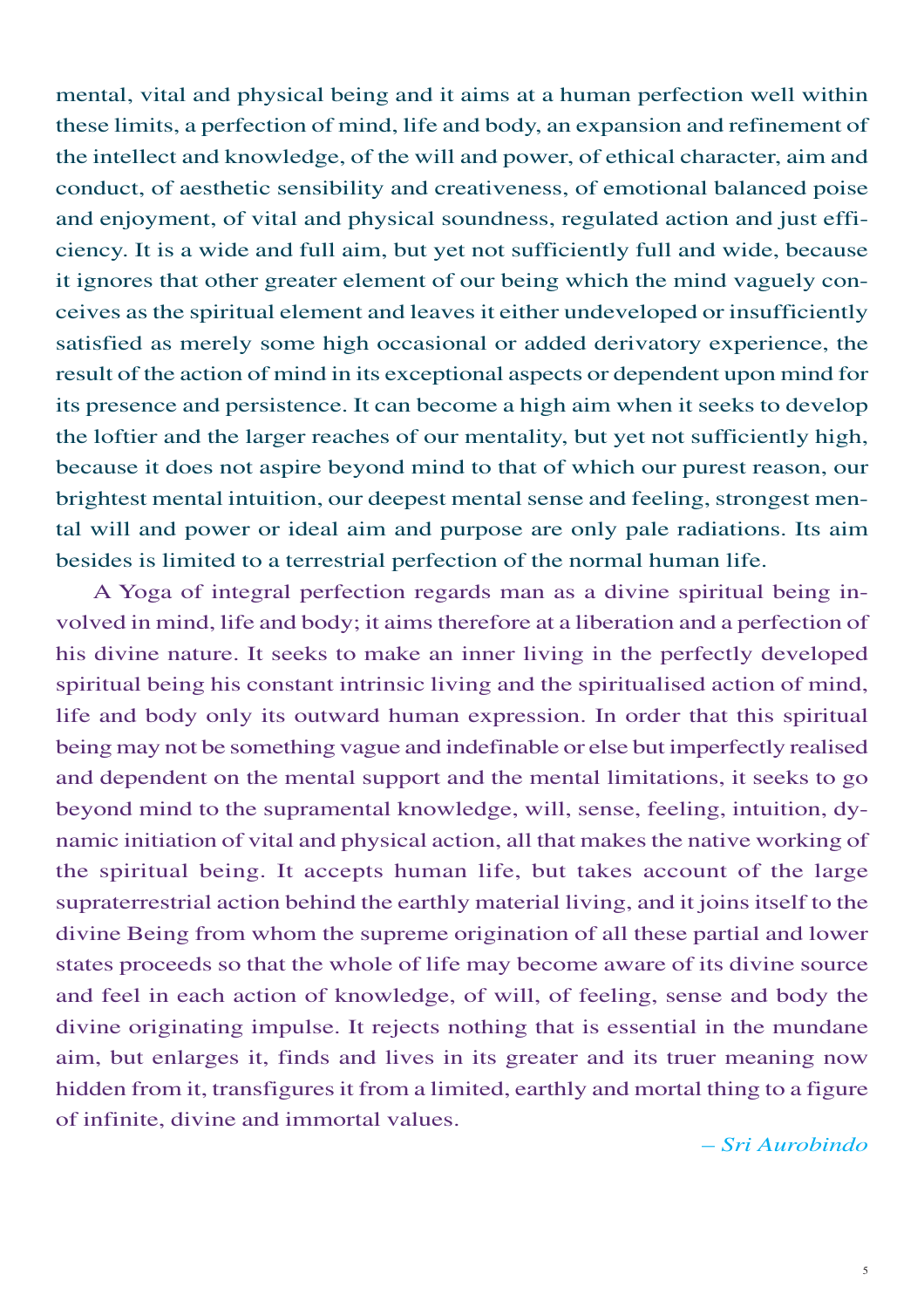## Activities during April 16 – May 15, 2017

**CLEAN MIND PROGRAMME** : Under this program, on five days, viz. April 16, 23, 30, and May 7 & 14, Delhi Ashram Health Centre conducted manifold activities including *Havan* and yogasanas/or fun games. A number of talks and workshops were additional features in this program. Thus Mrs. Meenakshi spoke on '*Bhagya our Purusharth*' to 11, Shri Pulkit Sharma on 'Cultivating Positivity Within and Around Us' to 30, Dr. Shardha Batra on 'Chakra Healing' to 13 & on *Mahamrityunjaya Mantra* to 15, and Dr. Surinder Katoch on 'Ayurveda-*Dinsharya*' to 17 attendees. Shramdan, distribution of old clothes and *Prasad* comprised some other activities of the programs.



*BHAJAN SANDHYA* : In the Bhajan Sandhya on 22 April 2017, Ms. Oishani Dutta, a student of The Mother's International School, made a musical offering of devotional songs in her clear, reverberating, lilting, and sonorous voice. Most of the songs expressed intense devotion to the Mother but one noteworthy song depicted an image of Lord Rama leaving Ayodhya for his 14 years exile in the forest. A brief introduction to each bhajan in Hindi by Ms Aparna Roy, Hindi teacher at The Mother's International School, was a welcome addition to the bhajans.

the weekly Clean Mind Programme on Sunday en-

**ORIENTATION TO INTEGRAL YOGA** : This popular weekend Orientation to Integral Yoga program was held on April 22-23, 2017. A merger of the participants with



abled the attendees to take part in some additional events like *havan*, talks, and mantra chanting besides the yogasanas and pranayamas. A few appreciative comments about the program follow: "touched



all aspects of life", "a wonderful uplifting experience", "confusions got cleared", "more clarity about where I am", "enjoyable and relaxing".

DARSHAN DAY 24 APRIL : The day commemorating the final arrival of the Mother in Pondicherry on 24 April 1920, started with an invocation of the divine



Presence in the Meditation Hall. In the evening following the traditional march-past and kindling of the Lamps of Aspiration around Sri Aurobindo's Shrine, the Ashram Choir made a music offering in the Meditation Hall.

The Day's events ended with distribution of *Prasad* and a Darshan Day card bearing the following reassuring message from Sri Aurobindo: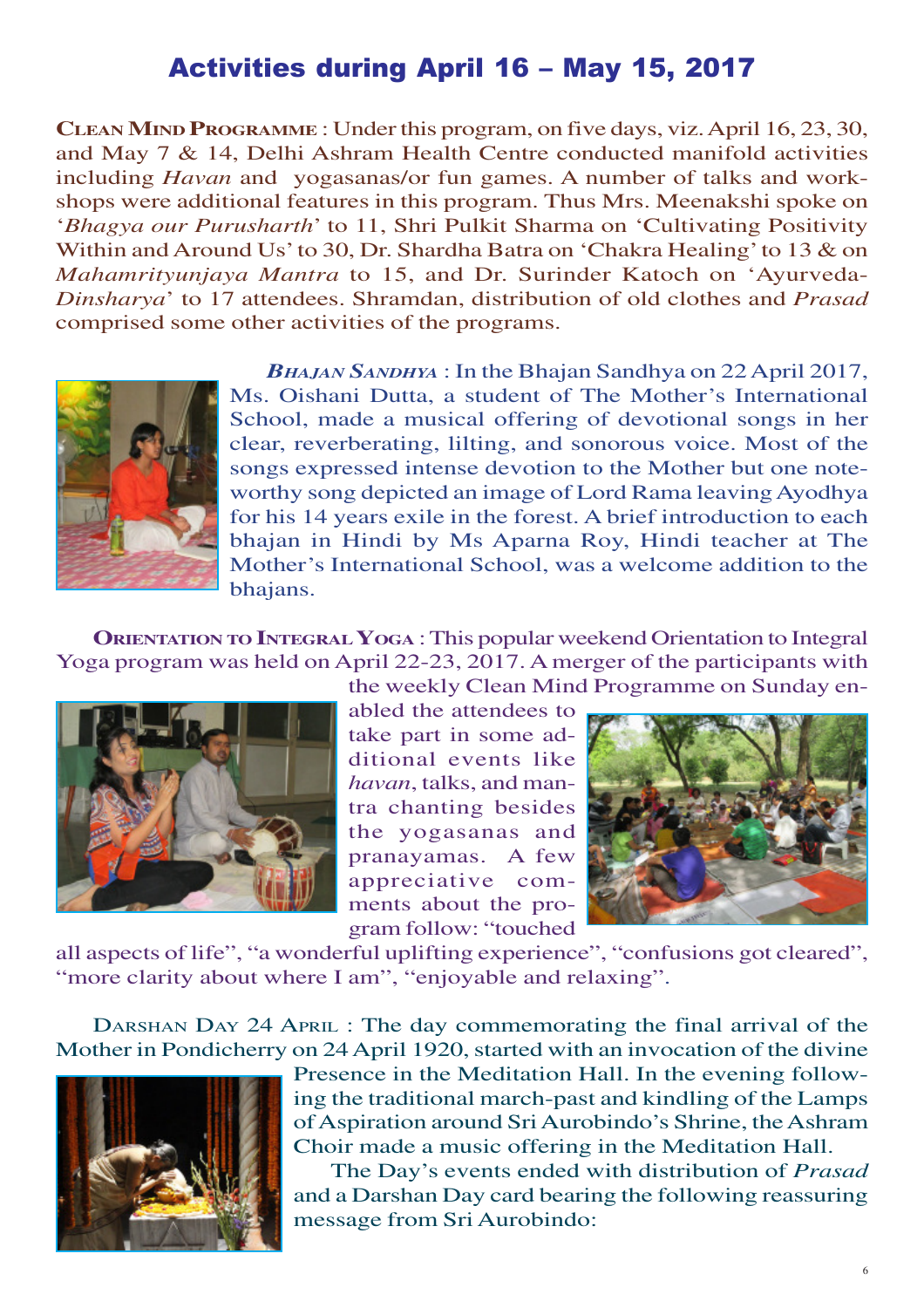



"The Mother guides, helps each according to his nature and need, and, where necessary, herself intervenes with her Power

enabling the sadhak to withstand the rigours and demands of the Path. She has placed herself–





with all the Love, Peace, Knowledge and Consciousness that she is–at the disposal of every aspiring soul that looks for help."

#### – *Sri Aurobindo*

**RABINDRA SANGEET** : Ms Samadrita Barua, soon to join Matri Kala Mandir as a teacher, made a musical offering of Rabindra Sangit in the Meditation Hall on the evening of 8 May 2017 ostensibly to commemorate the birth-anniversary of the great poet Gurudev Rabindra Nath Thakur which falls on 7<sup>th</sup> May. Gurudev was a prolific composer and over 2,000 songs form the body of the distinct genre known as Rabindra Sangit, of which many "emulated the tonal colour of classical ragas.."

**VISIT BY NOIDASTUDENTS** : Twenty eight students of Shiv Nadar School of NOIDA accompanied by their teachers Ms. Neha Pradhan & Sangeeta Menon visited the Ashram on 11 May 2017. Through the medium of a simple story, Dr.



Ramesh Bijlani introduced them to the concept of the Psychic Being and its impact in fostering peace

and joy even in the mundane life. The group toured the Ashram campus and departments including Tailoring and Hand



Made Paper Units, and had *Prasad* in the dining hall before their departure.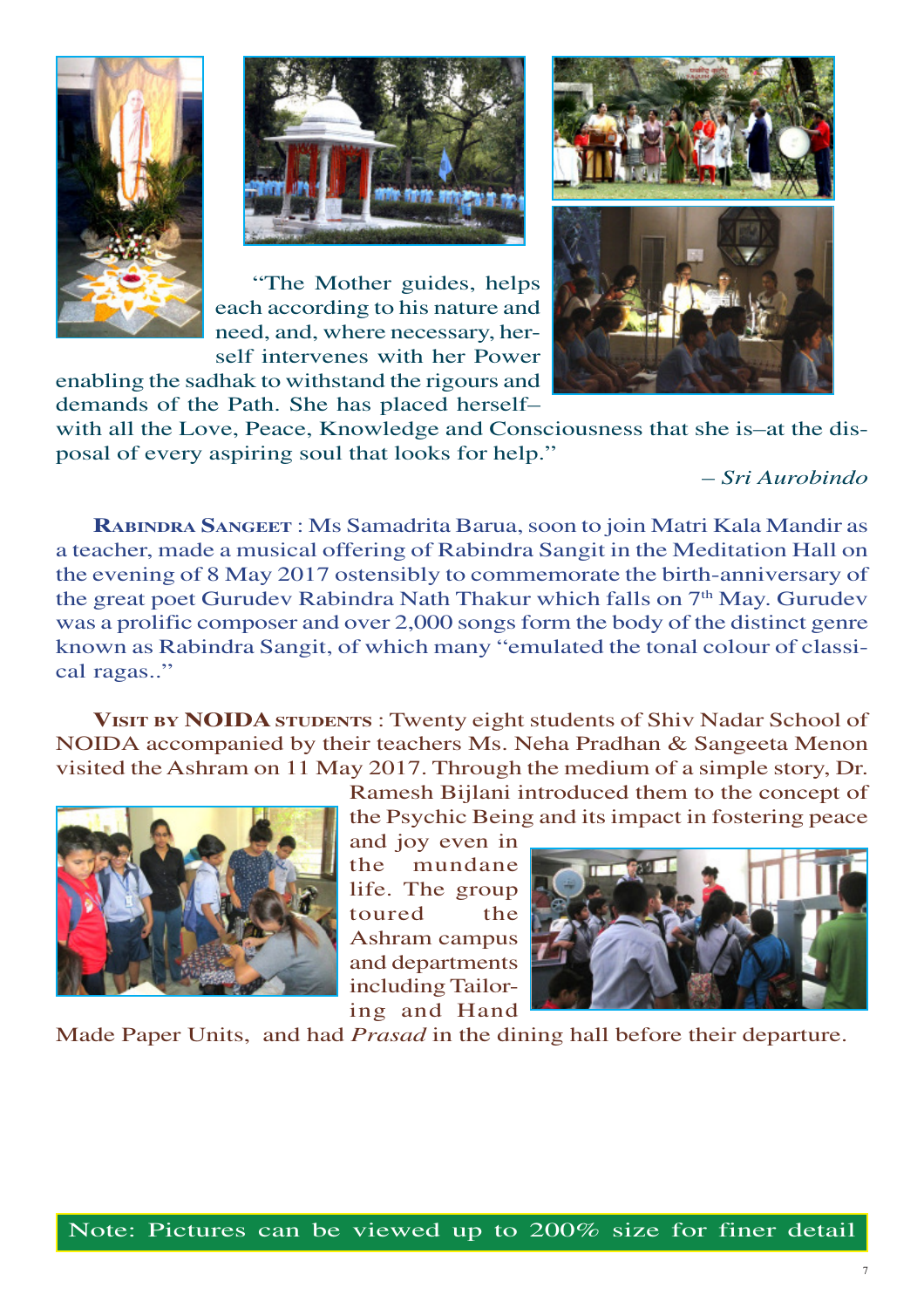### Editor's Note

"Serialization of *The Message of the Gita* in 'Realization' began from February 2017. The book was compiled by Shri Anil Baran and first published in 1938 by Sri Aurobindo Ashram, Pondicherry. Commentary text in the book derived from *Essays on the Gita* was no intellectual undertaking by Sri Aurobindo but rather "... whatever spiritualisation and divinisation it [his own intellect] attained was through the descent of a higher supra-intellectual knowledge into that silence. The book, Essays on the Gita, itself was written in that silence of the mind, without intellectual effort and by a free activity of this knowledge from above."

Text has been rearranged to suit the magazine format, and phonetic rendering of Sanskrit text in Roman Script has been incorporated." \* \* \* \* \*

Sri Aurobindo considers the message of the Gita to be the basis of the great spiritual movement which has led and will lead humanity more and more to its liberation... escape from falsehood and ignorance... From the time of its first appearance, the Gita has had an immense spiritual action; but with the new interpretation [*Essays on the Gita*] that Sri Aurobindo has given to it, its influence has increased considerably and has become decisive. **Figure 1** *Channel and the Mother Channel and the Mother* **<b>***Channel Mother Channel Mother* \* \* \* \* \*

The world abounds with scriptures sacred and profane, with revelations and halfrevelations, with religions and philosophies, sects and schools and systems. To these the many minds of a half-ripe knowledge or no knowledge at all attach themselves with exclusiveness and passion and will have it that this or the other book is alone the eternal Word of God... It may therefore be useful in approaching an ancient Scripture, such as the... Gita, to indicate precisely the spirit in which we approach it and what exactly we think we may derive from it that is of value to humanity and its future... In the Gita there is very little that is merely local or temporal and its spirit is so large, profound and universal that even this little can easily be universalised without the sense of the teaching suffering any diminution or violation; rather by giving an ampler scope to it than belonged to the country and epoch, the teaching gains in depth, truth and power. Often indeed the Gita itself suggests the wider scope that can in this way be given to an idea in itself local or limited... the principal ideas suggestive and penetrating which are woven into its complex harmony, are eternally valuable and valid; for they are not merely the luminous ideas or striking speculations of a philosophic intellect, but rather enduring truths of spiritual experience, verifiable facts of our highest psychological possibilities...

We do not belong to the past dawns, but to the noons of the future. A mass of new material is flowing into us; we have not only to assimilate the influences of the great theistic religions of India and of the world... but to take full account of the potent though limited revelations of modern knowledge and seeking... All this points to a new, a very rich, a very vast synthesis; a fresh and widely embracing harmonisation of our gains is both an intellectual and a spiritual necessity of the future. But just as the past syntheses have taken those which preceded them for their starting-point, so also must that of the future... proceed from what the great bodies of realised spiritual thought and experience in the past have given. Among them the Gita takes a most important place. – Sri Aurobindo in *Essays on the Gita* \* \* \* \* \*

#### Preface to *THE MESSAGE OF THE GITA*

The Gita is a great synthesis of Aryan spiritual culture and Sri Aurobindo's luminous exposition of it, as contained in his *Essays on the Gita*, sets out its inner significances in a way that brings them home to the modern mind. I have prepared this commentary summarising its substance with the permission of Sri Aurobindo. The notes have been entirely compiled from the *Essays on the Gita* and arranged under the slokas in the manner of the Sanskrit commentators.

Sri Aurobindo Ashram,

Pondicherry, 21<sup>st</sup> February, 1938 – ANILBARAN, Editor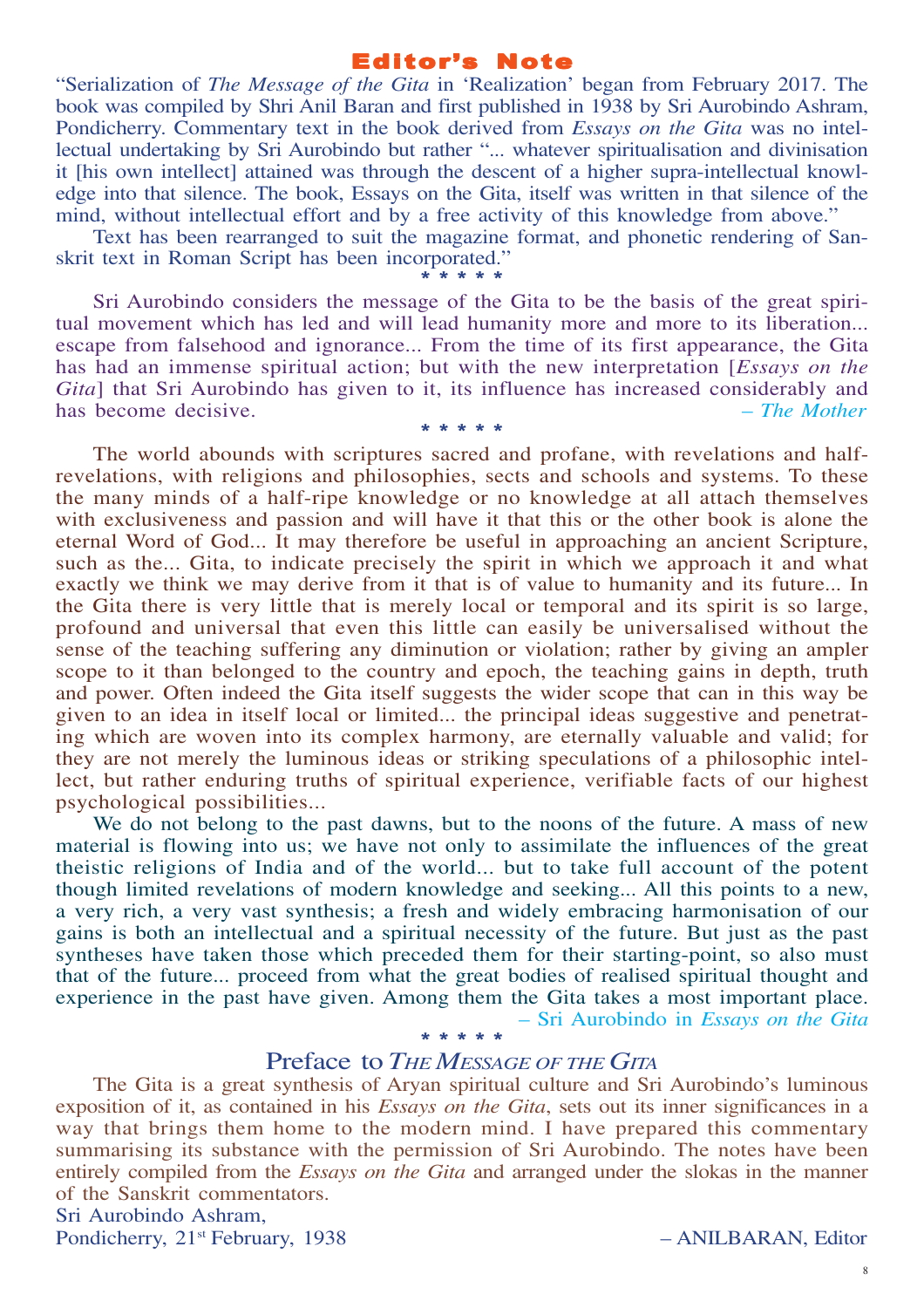# THE MESSAGE OF THE GITA

With Text, Translation and Notes As INTERPRETED BY

## **SRI AUROBINDO**

**Edited by ANILBARAN ROY** 

SECOND CHAPTER (CONTD.)

अर्जन उवाच -

वासांसि जीर्णानि यथा विहाय नवानि गृहणाति नरो ऽपराणि।

तथा शरीराणि विहाय जीर्णान्यन्यानि संयाति नवानि देही।।२-२२।। Arjuana Uvaacha --

> Vaasaamsi jeernaani vathaa vihaava Navaani grihnaati naro'paraani; Tathaa shareeraani vihaaya jeernaa Nyanyaani samyaati navaani dehee.

The embodied soul casts away old and takes up new bodies as a man changes worn-out raiment for new.

> नैनं छिन्दन्ति शस्त्राणि नैनं दहति पावकः। न चैनं क्लेदयन्त्यापो न शोषयति मारुतः।।२-२३।। Nainam cchindanti shastraani nainam dahati paavakah; Na chainam kledavantvaapo na shoshavati maarutah.

Weapons cannot cleave it, nor the fire burn, nor do the waters drench it, nor the wind dry.

> अच्छेद्यो ऽयमदाह्यो ऽयमक्लेद्यो ऽशोष्य एव च। नित्यः सर्वगतः स्थाणुरचलोऽयं सनातनः।।२-२४।। Acchedyo'yam adaahyo'yam akledyo'shoshya eva cha; Nityah sarvagatah sthaanur achalo'yam sanaatanah.

It is uncleavable, it is incombustible, it can neither be drenched nor dried. Eternally stable, immobile, all-pervading, it is for ever and for ever.

> अव्यक्तो ऽयमचिन्त्यो ऽयमविकार्यो ऽयमुच्यते। तस्माादेवं विदित्वैनं नानुशोचितुमर्हसि।।२-२५।। Avyakto'yam achintyo'yam avikaaryo'yam uchyate; Tasmaad evam viditwainam naanushochitum arhasi.

It is unmanifest\*, it is unthinkable, it is immutable, so it is described (by the Srutis); therefore knowing it as such, thou shouldst not grieve.

\* Not manifested like the body, but greater than all manifestation, not to be analysed by the thought, but greater than all mind, not capable of change and modification like the life and its organs and their objects, but beyond the changes of mind and life and body, it is yet the Reality which all these strive to figure.

> अथ चैनं नित्यजातं नित्यं वा मन्यसे मृतम्। तथापि त्वं महाबाहो नैवं शोचितुमर्हसि।।२-२६।। Atha chainam nityajaatam nityam vaa manyase mritam; Tathaapi twam mahaabaaho naivam shochitum arhasi.

Even if thou thinkest of it (the self) as being constantly subject to birth and death, still, O mighty-armed, thou shouldst not grieve.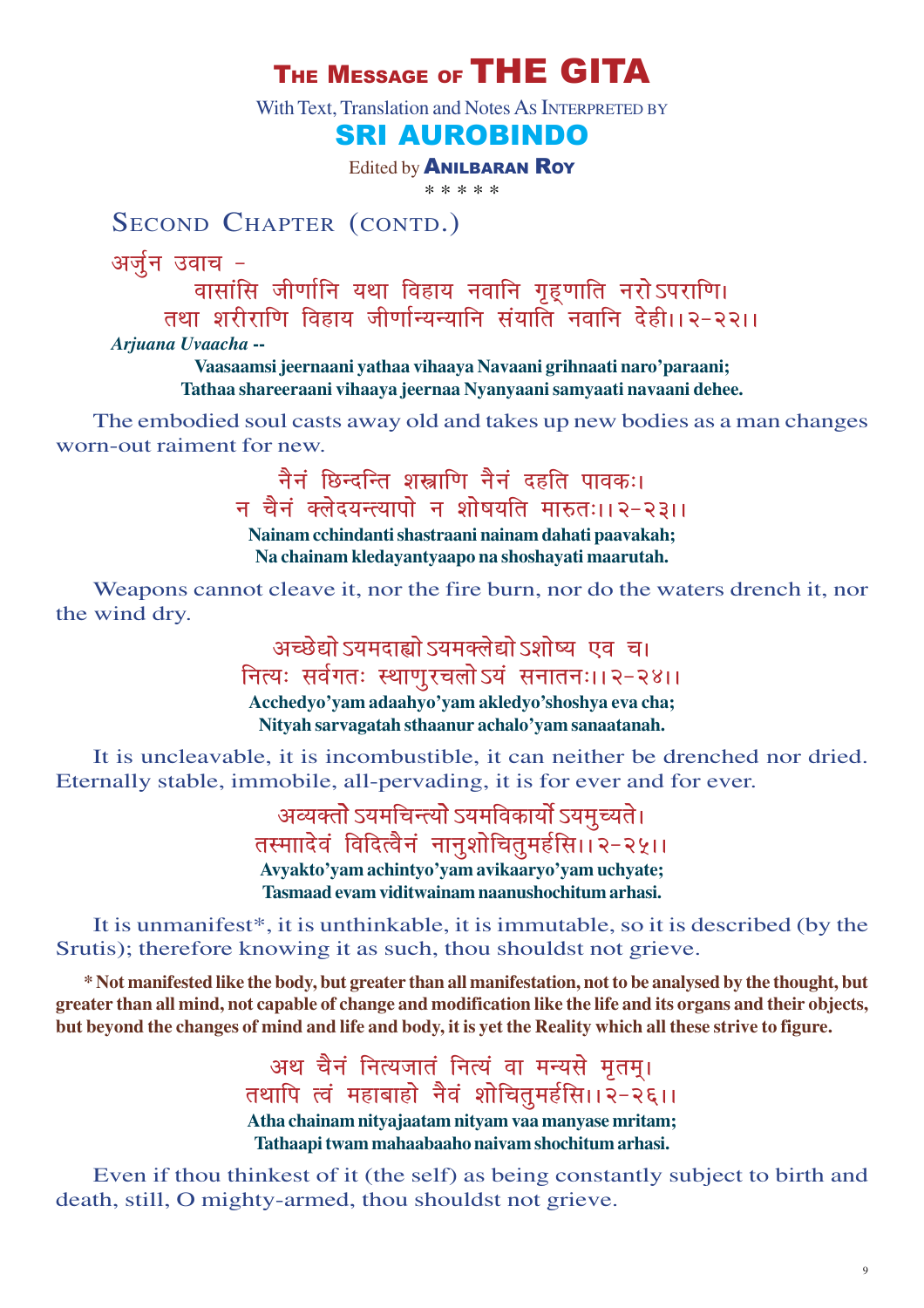# जातस्य हि ध्रुवो मृत्युर्ध्रुवं जन्म मृतस्य च।<br>तस्मादपरिहार्येऽर्थे न त्वं शोचितुमर्हसि।।२−२७।। Jaatasya hi dhruvo mrityur dhruvam janma mritasya cha; Tasmaad aparihaarye'rthe na twam shochitum arhasi.

For certain is death for the born, and certain is birth for the dead; therefore what is inevitable\* ought not to be a cause of thy sorrow.

\* Constant subjection to birth and death is an inevitable circumstance of the soul's self-manifestation. Its birth is an appearing out of some state in which it is not non-existent but unmanifest to our mortal senses, its death is a return to that unmanifest world or condition and out of it it will again appear in the physical manifestation. The to-do made by the physical mind and senses about death and the horror of death whether on the sick-bed or the battlefield, is the most ignorant of nervous clamours. Our sorrow for the death of men is an ignorant grieving for those for whom there is no cause to grieve, since they have neither gone out of existence nor suffered any painful or terrible change of condition, but are beyond death no less in being and no more unhappy in circumstance than in life.

> अव्यक्तादीनि भूतानि व्यक्तमध्यानि भारत। अव्यक्तनिधनान्येव तत्र का परिदेवना।।२-२८।। Avyaktaadeeni bhootaani vyaktamadhyaani bhaarata; Avyakta nidhanaanyeva tatra kaa paridevanaa.

Beings are unmanifest in the beginning, manifest in the middle, O Bharata, unmanifest likewise are they in disintegration. What is there to be grieved at?

> आश्चर्यवत्पश्यति कश्चिदेनमाश्चर्यवद्वदति तथैव चान्यः। आश्चर्यवच्चैनमन्यः शृणोति श्रुत्वाप्येनं वेद न चैव कश्चित्।।२-२६।। Aashcharyavat pashyati kashchid enam Aashcharyavad vadati tathaiva chaanvah; Aashcharyavacchainam anyah shrinoti Shrutwaapyenam veda na chaiva kashchit.

One sees it as a mystery or one speaks of it or hears of it as a mystery, but none knows it. That (the Self, the One, the Divine) we look on and speak and hear of as the wonderful beyond our comprehension, for after all our learning from those who have knowledge, no human mind has ever known this Abso- $\ln$ te. $*$ 

\* It is this which is here veiled by the world, the master of the body; all life is only its shadow; the coming of the soul into physical manifestation and our passing out of it by death is only one of its minor movements. When we have known ourselves as this, then to speak of ourselves as slayer or slain is an absurdity. One thing only is the truth in which we have to live, the Eternal manifesting itself as the soul of man in the great cycle of its pilgrimage with birth and death for milestones, with worlds beyond as resting-places, with all the circumstances of life happy or unhappy as the means of our progress and battle and victory and with immortality as the home to which the soul travels.

> देही नित्यमवध्योऽयं देहे सर्वस्य भारत। तस्मात्सर्वाणि भूतानि न त्वं शोचितुमर्हसि।।२-३०।। Dehee nityam avadhyo'vam dehe sarvasva bhaarata: Tasmaat sarvaani bhootaani na twam shochitum arhasi.

This dweller in the body of everyone is eternal and indestructible, O Bharata; therefore thou shouldst not grieve for any creature.

स्वधर्ममपि चावेक्ष्य न विकम्पितुमर्हसि।<br>धर्म्याख्रि युद्धाच्छ्रेयोऽन्यत् क्षत्रियस्य न विद्यते।।२-३१।।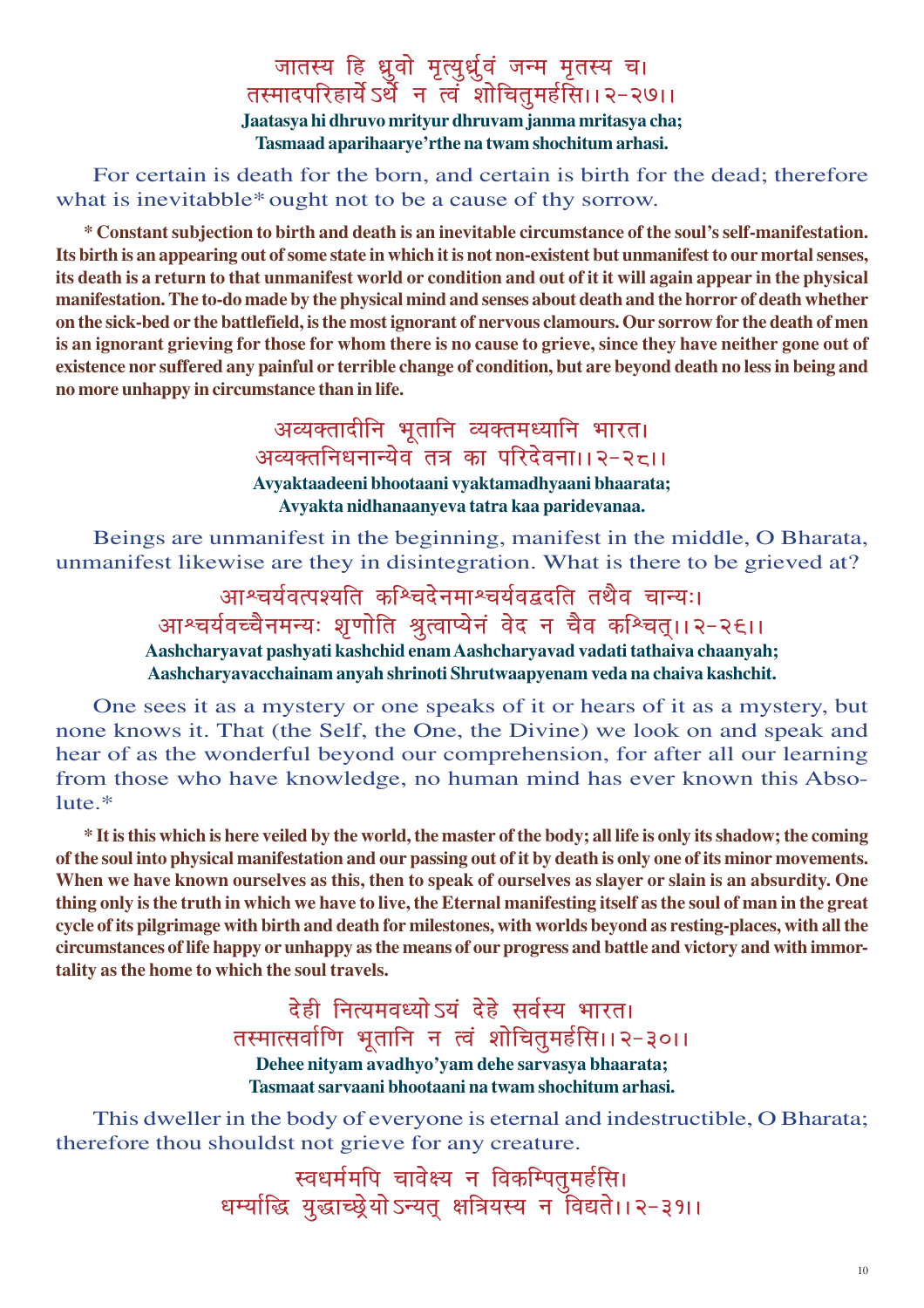#### **Swadharmam api chaavekshya na vikampitum arhasi; Dharmyaaddhi yuddhaacchreyo'nyat kshatriyasya na vidyate.**

Futher,\*looking to thine own law of action thou shouldst not tremble; there is no greater good for the Kshatriya than righteous battle.

**\* But how does this self-knowledge justify the action demanded of Arjuna and the slaughter of Kurukshetra ? The answer is that this is the action required of Arjuna in the path he has to travel; it has come inevitably in the performance of the function demanded of him by his** *swadharma# his* **social duty, the law of his life and the law of his being. This world, this manifestation of the Self in the material universe is not only a cycle of inner development, but a field in which the external circumstances of life have to be accepted as an environment and an occasion for that development. It is a world of mutual help and struggle; not a serene and peaceful gliding through easy joys is the progress it allows us, but every step has to be gained by heroic effort and through a clash of opposing forces. Those who take up the inner and the outer struggle even to the most physical clash of all, that of war, are the Kshatriyas, the mighty men; war, force, nobility, courage are their nature; protection of the right and an unflinching acceptance of the gage of battle is their virtue and their duty.**

**(# The Kshatriya ideal, the ideal of the four orders is here placed in its social aspect, not as afterwards in its spiritual meaning.)**

> यदृच्छया चोपपन्<mark>नं</mark> स्वर्गद्वारमपावृतम्। सुखिनः क्षत्रियाः पार्थ लभन्ते युद्धमीदृशम्।।२−३२।। **Yadricchayaa chopapannam swargadwaaram apaavritam; Sukhinah kshatriyaah paartha labhante yuddham eedrisham.**

When such a battle comes to them of itself like the open gate of heaven, happy\* are the Kshatriyas then.

**\* The Teacher turns aside for a moment to give another answer to the cry of Arjuna over the sorrow of the death of kindred which will empty his life of the causes and objects of living. What is the true object of the Kshatriya's life and his true happiness ? Not self-pleasing and domestic happiness and a life of comfort and peaceful joy with friends and relatives, but to battle for the right is his true object of life and to find a cause for which he can lay down his life or by victory win the crown and glory of the hero's existence is his greatest happiness.**

> अथ चेत्वमिमं धर्म्यं संग्रामं न करिष्यसि। ततः स्वधर्मं कीर्तिं च हित्वा पापमवाप्स्यसि।।२-३३।। **Atha chettwam imam dharmyam samgraamam na karishyasi; Tatah swadharmam keertim cha hitwaa paapam avaapsyasi.**

But if thou does not this battle for the right,\* then hast thou abandoned thy duty and virtue and thy glory, and sin shall be thy portion.

**\* There is continually a struggle between right and wrong, justice and injustice, the force that protects and the force that violates and oppresses, and when this has once been brought to the issue of physical strife, the champion and standard-bearer of the Right must not shake and tremble at the violent and terrible nature of the work he has to do. His virtue and his duty lie in battle and not in abstention from battle; it is not slaughter, but non-slaying which would here be the sin.**

> अकीर्तिं चापि भूतानि कथयिष्यन्ति तेऽव्ययाम<mark>्</mark>। संभावितस्य चार्कोर्तिर्मरणादतिरिच्यते।।२-३४ $\overline{1}$ । **Akeertim chaapi bhootaani kathayishyanti te'vyayaam; Sambhaavitasya chaakeertir maranaad atirichyate.**

Besides, men will recount thy perpetual disgrace, and to one in noble station, dishonour is whose than death.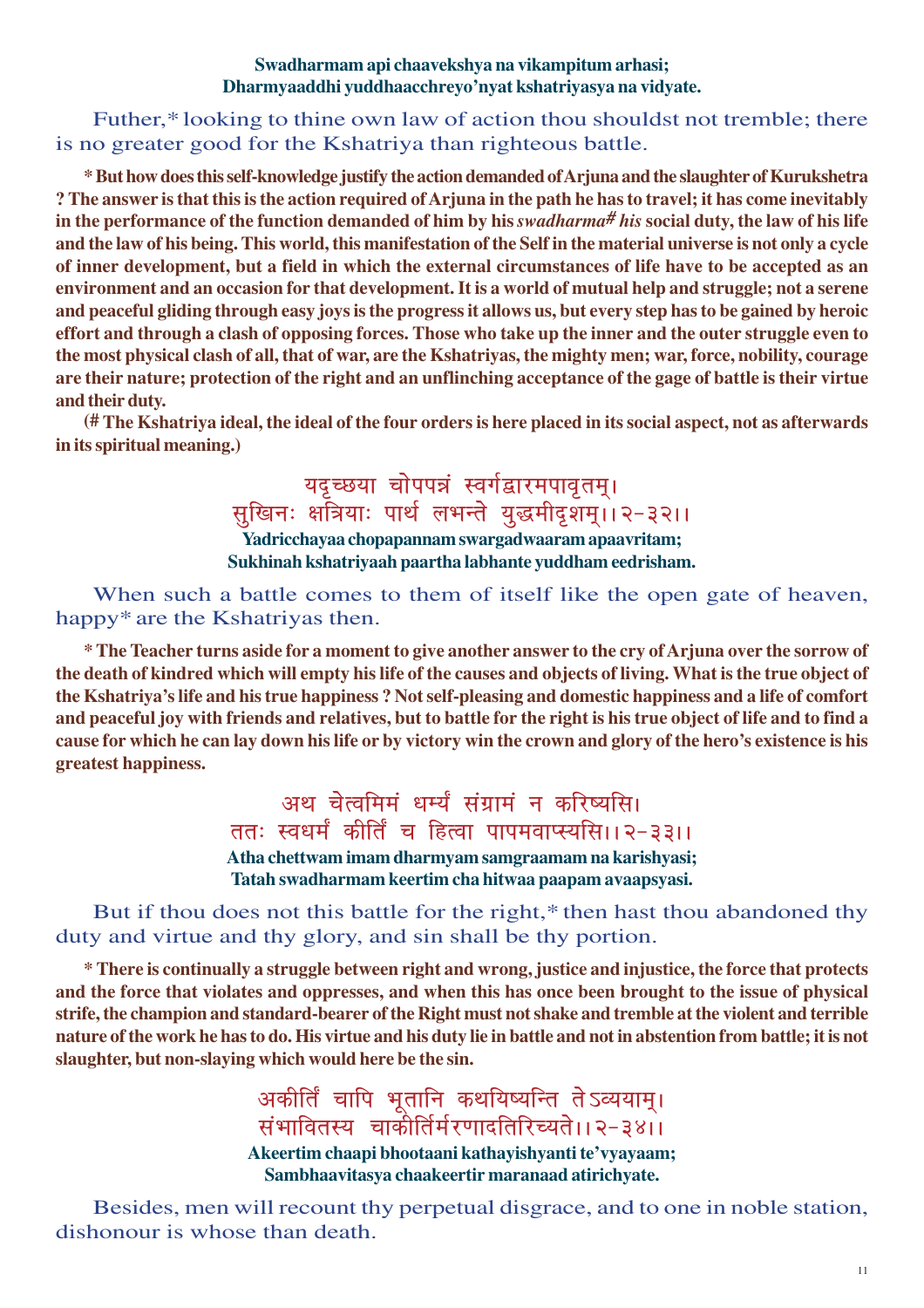### भयाद्रणादुपरतं मंस्यन्ते त्वां महारथाः। येषां च त्वं बहुमतो भूत्वा यास्यसि लाघवम् ।।२-३५।। **Bhayaad ranaad uparatam mamsyante twaam mahaarathaah; Yeshaam cha twam bahumato bhootwaa yaasyasi laaghavam.**

The mighty men will think thee fled from the battle through fear,\* and thou, that wast highly esteemed by them, wilt allow a smirch to fall on thy honour.

**\* To give the example of a hero among heroes whose action lays itself open to the reproach of cowardice and weakness and thus to lower the moral standard of mankind, is to be false to himself and to the demand of the world on its leaders and kings.**

> अवाच्यवादांश्च बहून्वदिष्यन्ति तवाहिताः। निन्दन्तस्तव सामर्थ्यं ततो<sup>े</sup>दुःखतरं नु किम्।।२-३६।। **Avaachyavaadaamshcha bahoon vadishyanti tavaahitaah; Nindantastava saamarthyam tato duhkhataram nu kim.**

Many unseemly words will be spoken by thy enemies, slandering thy strength; what is worse grief than that ?

> हतो वा प्राप्स्यसि स्वर्गं जित्वा वा भोक्ष्यसे महीम्। तस्मादुत्तिष्ठ कौन्तेय युद्धाय कृतनिश्चयः।।२-३७।। **Hato vaa praapsyasi swargam jitwaa vaa bhokshyase maheem; Tasmaad uttishtha kaunteya yuddhaaya kritanishchayah.**

Slain thou shalt win Heaven, victorious thou shalt enjoy the earth; therefore\*arise, O son of Kunti, resolved upon battle.

\* **Indian ethics has always seen the practical necessity of graded ideals for the developing moral and spiritual life of man. This, says Krishna In effect, is my answer to you if you insist on joy and sorrow and the result of your actions as your motive of action. I have shown you in what direction the higher knowledge of self and the world points you; I have now shown you in what direction your social duty and the ethical standard of your order point you,** *sviadharmam api chavekshya.* **Whichever you consider, the result is the same. But if you are not satisfied with your social duty and the virtue of your order, if you think that leads you to sorrow and sin, then I bid you rise to a higher and not sink to a lower ideal. Hence the next verse.**

> सुखदुःखे समे कृत्वा लाभालाभौ जयाजयौ। ततो युद्धाय युज्यस्व नैवं पापमवाप्स्यसि।।२-३८।। **Sukhaduhkhe same kritwaa laabhaalaabhau jayaajayau; Tato yuddhaaya yujyaswa naivam paapamavaapsyasi.**

Make grief and happiness, loss and gain, victory and defeat equal to thy soul and then turn to battle; so thou shalt not incur sin.\*

**\* Put away all egoism from you, disregard joy and sorrow, disregard gain and loss and all worldly results; look only at the cause you must serve and the work that you must achieve by divine command; "so thou shalt not incur sin." Thus Arjuna's plea of sorrow, his plea of the recoil from slaughter, his plea of the sense of sin, his plea of the unhappy results of his action, are answered according to the highest knowledge and ethical ideals to which his race and age had attained.**

– *To be continued*